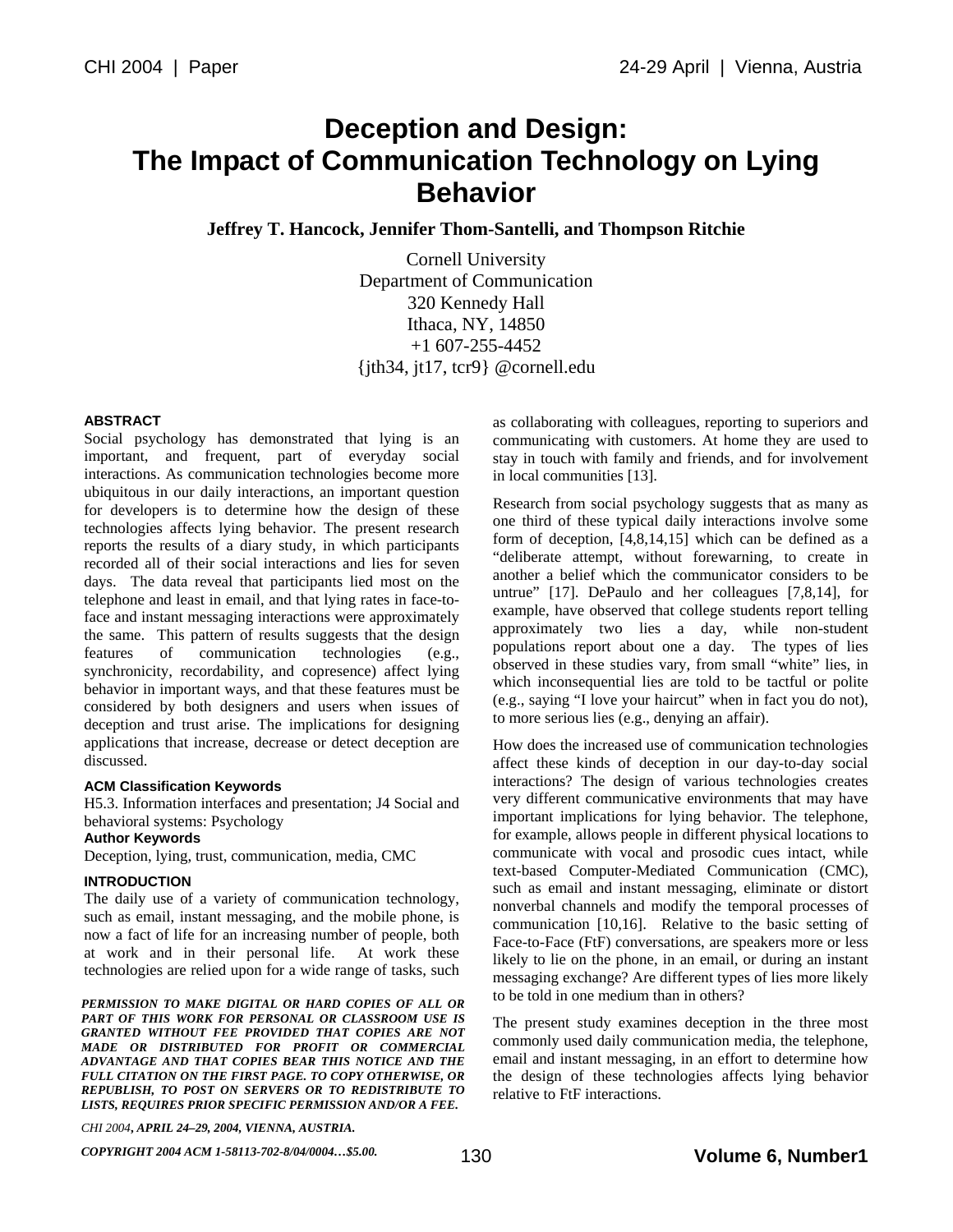## **Background**

Although previous research has begun to examine the impact of communication technology on related interpersonal processes, such as trust [1,9,19] and deception detection [2,11,12], to the best of our knowledge the effect of communication technology on the *production* of lies has not yet been examined. Theoretical approaches to media effects suggest several possible ways media may affect lying behavior. For example, Media Richness Theory [5,6] assumes that users will choose rich media, which have multiple cue systems, immediate feedback, natural language and message personalization, for more equivocal communication activities. Because lying can be considered highly equivocal, Media Richness Theory predicts that users should chose to lie most frequently in rich media, such as FtF, and least frequently in less rich media, such as email. In contrast, DePaulo et al. [8] have argued that because lying makes people uncomfortable, users should choose less rich media in order to maintain social distance between the liar and the target, an argument we refer to as the Social Distance Hypothesis. According to this hypothesis, users should choose email most frequently for lying, followed in order by instant messaging, telephone and finally FtF.

Although these two approaches make very different predictions, they both assume that communication technology vary along only a single underlying dimension (i.e., richness, distance) that will influence deception, and ignore other important differences in their design that may have important implications for deception, including:

- the *synchronicity* of the interaction (i.e., the degree to which messages are exchanged instantaneously and in real-time)
- the *recordability* of the medium (i.e., the degree to which the interaction is automatically documented)
- whether or not the speaker and listener are *distributed* (i.e., they do not share the same physical space)

In particular, because the majority of lies are unplanned and tend to emerge spontaneously from conversation [8], synchronous media should increase opportunities for deception. For example, if during a conversation one friend asks another what she thinks of his new shirt, and she does not like it, she is now presented with a decision to lie or not. This type of opportunity is less likely to arise when composing an email. Thus, media that are synchronous, such as FtF and telephone, and to a large degree instant messaging [17], should present more situations in which deception may be opportune. Second, and somewhat obviously, the more recordable a medium is, the less likely users should be willing to speak falsely. Users should be hesitant to state their lies in a medium in which their statements are recorded and are easily reviewable. FtF and

|                        | FtF           | Phone | IM | Email |
|------------------------|---------------|-------|----|-------|
| <b>Media Features</b>  |               |       |    |       |
| Synchronous            | X             | X     | X  |       |
| Recordless             | X             | X     |    |       |
| Distributed            |               | X     | X  | X     |
| Lying predictions      |               |       |    |       |
| Feature-based          | $\mathcal{L}$ |       | 2  | 3     |
| Media Richness         |               | 2     |    |       |
| <b>Social Distance</b> |               |       |    |       |

**Table 1. Pertinent features of communication media for deception and predictions for lying production (1 = highest, 4 = least).** 

telephone conversations are typically recordless, while email records are often saved by both the sender and receiver, as well as by servers hosting the email accounts. Instant messaging conversations are logged for the duration of an exchange and can be easily saved [17]. In order to avoid being caught, speakers may choose to lie more frequently in recordless media, such as FtF and the telephone, than in more recordable media, such as email and instant messaging. Finally, media in which participants are not distributed (i.e., copresent) should constrain deception to some degree because they limit deception involving topics or issues that are contradicted by the physical setting (e.g., "I'm working on the case report" when in fact the speaker is surfing news on the web). Because mediated interactions such as the phone, instant messaging and email involve physically distributed participants, this constraint should be reduced relative to FtF interactions. For a review of these features across media see Table 1.

According to our feature-based model, the more synchronous and distributed, but less recordable, a medium is, the more frequently lying should occur. As described in Table 1, if these design features of communication media affect deception, then lying should occur most frequently on the telephone, followed by FtF and instant messaging, and least frequently via email. In contrast, Media Richness Theory predicts that lies should occur most frequently FtF, followed by less rich media, the telephone, instant messaging, and lastly email. The Social Distance Hypothesis predicts the reverse order, with users assumed to choose email for deception most frequently; followed by instant messaging, the telephone, and least frequently FtF (see Table 1).

The present study tested these predictions with a diary study, adapted from previously published research [7,8,14], in which participants recorded all of their lies and social interactions for a seven day period. The rate of deception in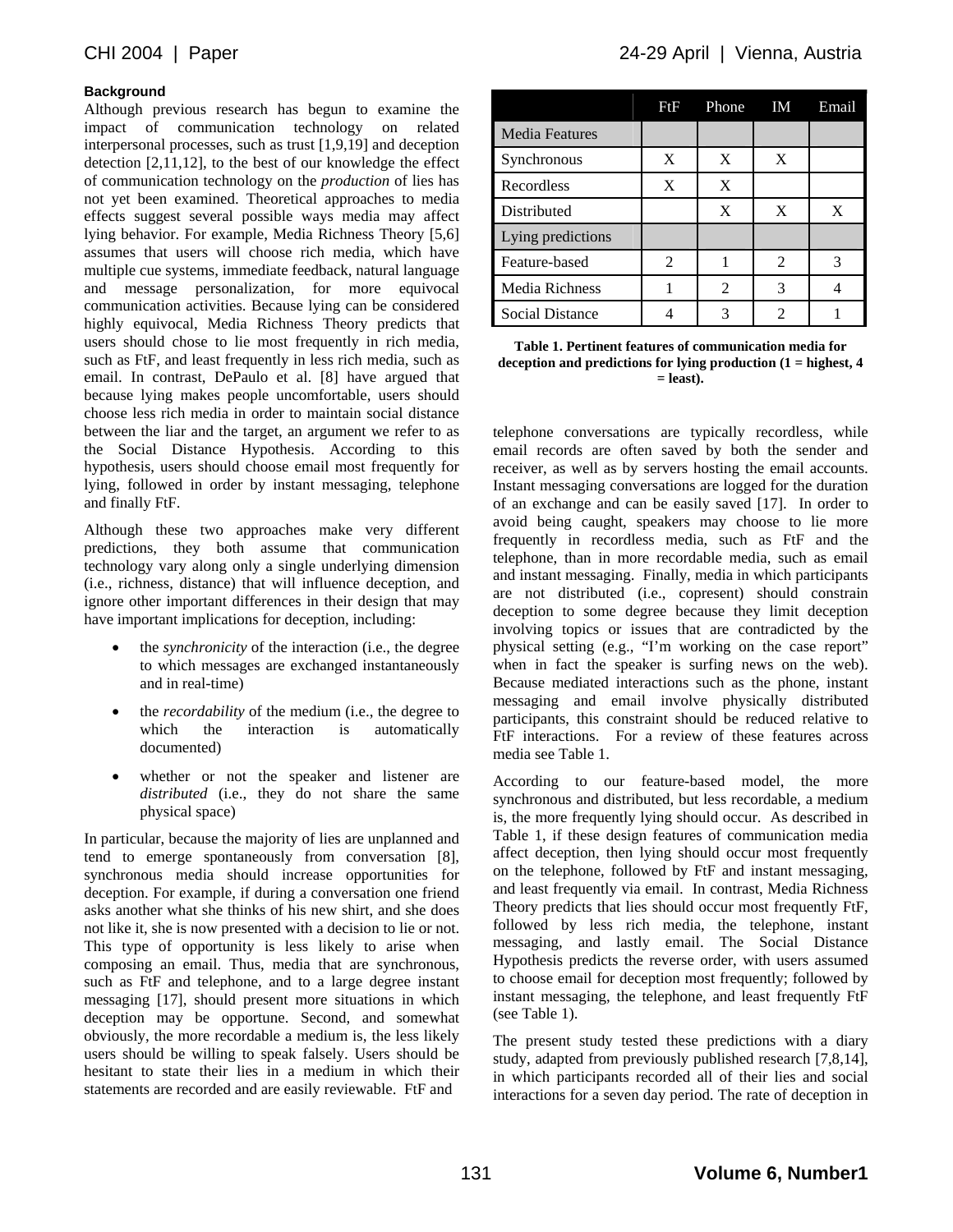## **METHOD**

**Participants***.* Participants were students drawn from upperlevel Communication courses at a northeastern American university, and they all participated for course credit. There were 30 subjects: 13 males, 17 females, with an average age of 21. Two participants failed to follow the instructions, and their data were discarded, leaving 28 subjects in the analysis.

**Materials***.* The Social Interaction and Deception (SID) form was designed to record and categorize each interaction and lie. The form contained two main sections: information regarding the social interaction and information regarding the lie. The questions and categories of information for each section were derived from the analysis and taxonomy of written diary records reported by DePaulo et al [8].

In the social interaction section, participants reported the gender and number of interaction partners, and in which medium the interaction took place. For the social interaction's duration, participants reported the length of interactions in minutes for FtF, telephone, and instant messaging interactions, length of the length of time required to compose the email.

In the deception section of the form, participants reported their lies in terms of their content, the reason for the lie, the type of lie, and the referent of the lie. The responses to these questions are not reported in the present paper. Participants also completed three Likert-scale items assessing their perceptions of the lie: 1) How planned was the lie, 2) To what degree do you think your partner believed the lie, and 3) How important was the lie. Finally, a blank section was provided for participants to write in notes and/or alternate descriptions of the lie.

Participants also completed a short questionnaire that assessed their computer experience; in particular, the frequency of their use of email and instant messaging.

**Procedure***.* Instructions were administered to participants in one of two one-hour group sessions. Participants were informed that they would be keeping journals in which they would record their social interactions and lies for seven days. It was emphasized that the researchers did not condone or condemn lying, but instead that the researchers were examining them scientifically to explore lying behavior in daily interactions.

Participants were provided with a four page booklet of instructions for filling out the SID form. These instructions were discussed verbally, and began with an introduction to the key terms of the study, all of which were taken directly from DePaulo et al. [8]. First, what counted as a social interaction was described: "any exchange between you and

another person that lasts 10 min or more in which the behavior of one person is in response to the behavior of another person" (p. 981). Consistent with the procedures outlined by DePaulo et al. [8], a minimum criterion of 10 minutes was employed for all synchronous social interactions, including FtF, telephone and instant messaging conversations. Similarly, the minimum criterion for an email to be considered a social interaction was 10 minutes for the composition of the email. Note that participants were instructed to record all social interactions in which a lie occurred, regardless of whether or not the interaction reached the 10 minute criterion.

It is important to note that although the procedures in the present study allowed for the examination of a wider variety of CMC media, such as newsgroups, mailing lists, online videogames and Internet chat, only 2 participants employed any media other than FtF, Phone, Instant Messaging or Email. As such, the media considered in the paper is limited to these four.

To explain what participants should count as a lie, they were provided with the following definition again taken from DePaulo et al [8]: "A lie occurs any time you intentionally try to mislead someone" (p. 981). Many examples were provided, and participants were encouraged to record all lies, no matter how big or small. The only lies that they were instructed not to record were lies such as saying "fine" in response to perfunctory questions such as "How are you?"

Participants were instructed to fill out the SID forms at least once a day. The importance of accuracy and conscientiousness in keeping the records was emphasized throughout the session. Participants were provided with small notebooks and were encouraged to write reminders of their social interactions as soon as possible after the events had taken place. These notebooks were not collected. Email reminders were sent to participants every day during the seven-day period. To ensure anonymity, participants chose their own identification number, which they used throughout the study. At the end of the seven-day recording period, the SID forms were collected, and the participants were debriefed with regard to the primary questions addressed by the study.

## **RESULTS**

Table 2 reflects the descriptive data on the number of lies and social interactions recorded across the four media. A total of 1198 social interactions and 310 lies were recorded by the participants over the seven-day period. On average, participants engaged in 6.11 social interactions and lied 1.6 times per day, suggesting that approximately 26% of the reported social interactions involved a lie.

As expected, the number of social interactions was not equal across the four different communication media,  $F(3,81) = 90.59, p < .001$ , with the overwhelming majority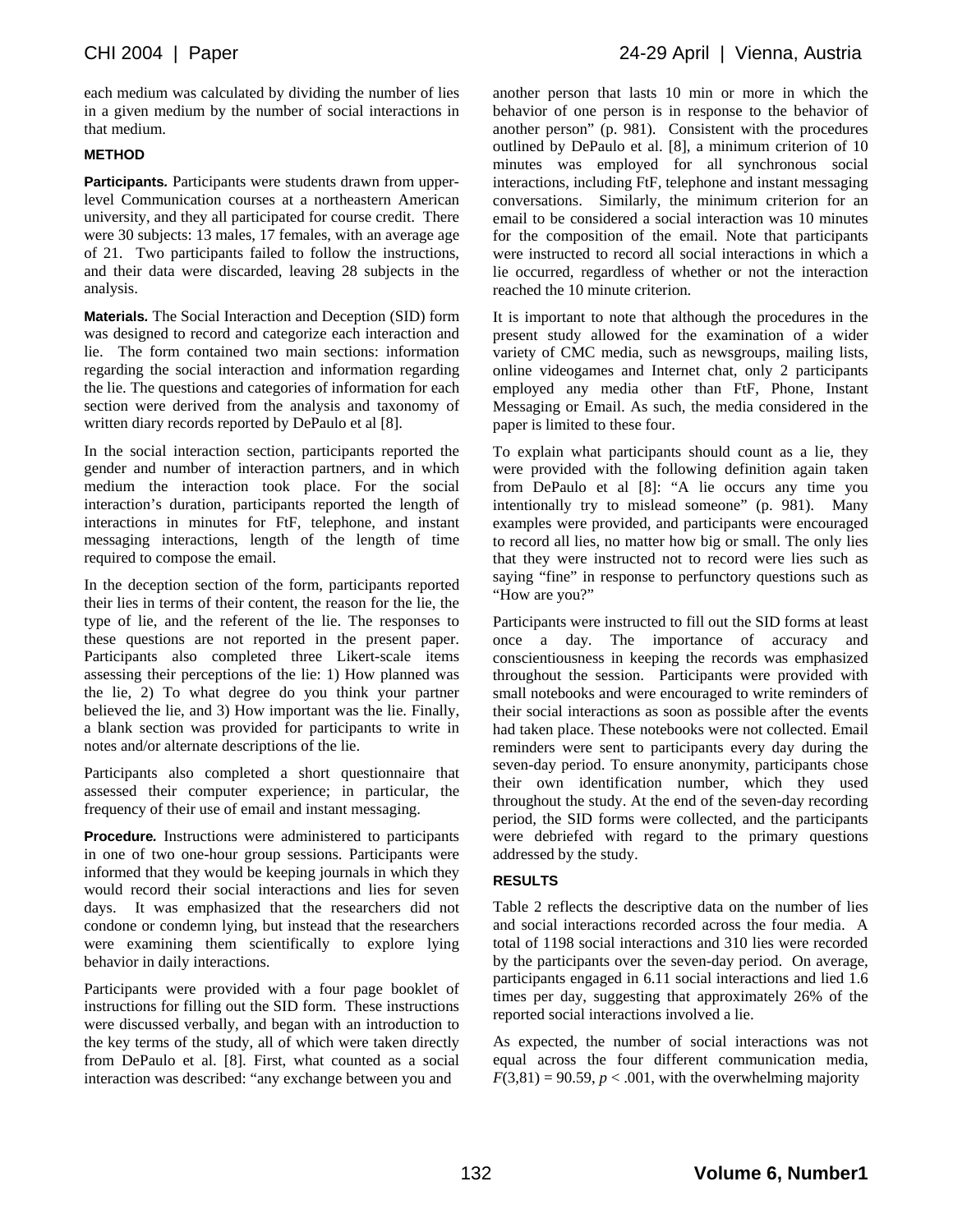|                               | FtF            | <b>Phone</b> | IМ           | $E-$<br>mail | <b>Total</b>   |
|-------------------------------|----------------|--------------|--------------|--------------|----------------|
| Social<br><b>Interactions</b> |                |              |              |              |                |
| Total                         | 765            | 181          | 97           | 155          | 1198           |
| Mean/day<br>(SD)              | 3.90<br>(1.60) | .92<br>(.47) | .79<br>(.69) | .49<br>(.51) | 6.11<br>(2.03) |
| Lies                          |                |              |              |              |                |
| Total                         | 202            | 66           | 27           | 9            | 310            |
| Mean/day<br>(SD)              | 1.03<br>(.68)  | .35<br>(24)  | .18<br>(.20) | .06<br>(.07) | 1.58<br>(1.02) |

**Table 2. Totals, means and (standard deviations) for social interactions and lies across media.** 

occurring in the basic FtF setting (see Table 2). In order to account for this difference in the number of social interactions across media, the rate of lying in each medium was calculated by dividing the number of lies in a given medium by the number of social interactions that took place in that media.

A repeated measures ANOVA conducted on the rate of lying across the four media revealed a significant overall difference,  $F(3,51) = 4.30, p < .01$  (see Figure 1). Planned paired-sample contrasts were conducted to compare each medium with the FtF setting. These analyses revealed that telephone conversations involved significantly more lies per interaction than FtF conversations,  $t(26) = -2.18$ ,  $p_s < .05$ and that emails involved significantly fewer lies than FtF,  $t(21) = 2.66$ ,  $p < .05$ . No significant difference in the rate of lying between instant messaging and FtF interactions was observed,  $t(20) = 1.23$ , n.s.

#### **Self-report perceptions of lies**

The self-reported perceptions of the lies in each medium are reported in Table 3. Planned paired-sample contrasts were again used to compare the perceptions of lies in each medium to FtF. Significant differences in the degree to which lies were planned were observed across media,  $F(3,21) = 3.96$ ,  $p < .05$ . Lies that took place in email were significantly more planned than FtF lies,  $t(8) = -2.65$ ,  $p <$ .05. The level of planning for phone and IM lies did not differ from FtF lies.

On average, participants were relatively confident that their partner believed their lies (*M =* 6.75 on a 9 point scale). However, the degree to which participants thought that their partner believed their lies did not differ across media,  $F(3,21) < 1$ , *n.s.* Similarly, and somewhat surprisingly given the differences observed in the level of planning for the lies, responses to the question of how important the lies were did not differ across media *F*(3,21) < 1.43, *n.s.* In general, lies were rated as not very important  $(M = 5.24$  on a 9 point scale), suggesting that as expected, most lies were of the "white" variety.



**Figure 1. Rates of deception by communication medium.** 

#### **Media experience and deception**

On average, participants reported using email and instant messaging fairly frequently, as described in Table 4. The average use of email and instant messaging was not significantly different,  $t(27) = 1.14$ , *n.s.* In an effort to determine whether experience with a medium increased the likelihood of a user lying in that medium, the frequency of use for IM and Email was correlated with the total number of lies a user produced in that medium. The results reveal that the frequency of email use was positively correlated with the frequency of lying in email, suggesting that more experienced email users lied more frequently in email than less experienced users. The same correlation was not significant for experience with IM (see Table 4).

#### **DISCUSSION**

The results from the present study are generally consistent with previous research suggesting that lying is an everyday phenomenon [4, 8, 15]. Participants reported lying approximately 1.6 times per day on average, and that about one out of every four (26%) of their interactions involved a lie. These data replicate DePaulo et al.'s [8] original lying estimates, which indicated that students lied 1.9 times per day on average, and that a third of their social interactions involved some deception.

The primary objective of the present study, however, was to determine the effect of the design of different communication media features on lying behavior during everyday social interactions. Although the total number of lies was greatest in the FtF setting, the highest proportion of lies occurred in telephone conversations, with 37% of phone interactions involving some deception, which was significantly higher than the proportion of lies in FtF conversations (27%). These media-based proportional data are also similar to estimates reported by DePaulo et al. [8], in which participants lied proportionately more frequently in telephone interactions than in FtF conversations. This observation is consistent with the Social Distance Hypothesis, which argues that speakers will choose less rich media when engaging in deception in order to avoid the discomfort associated with lying. However, contrary to the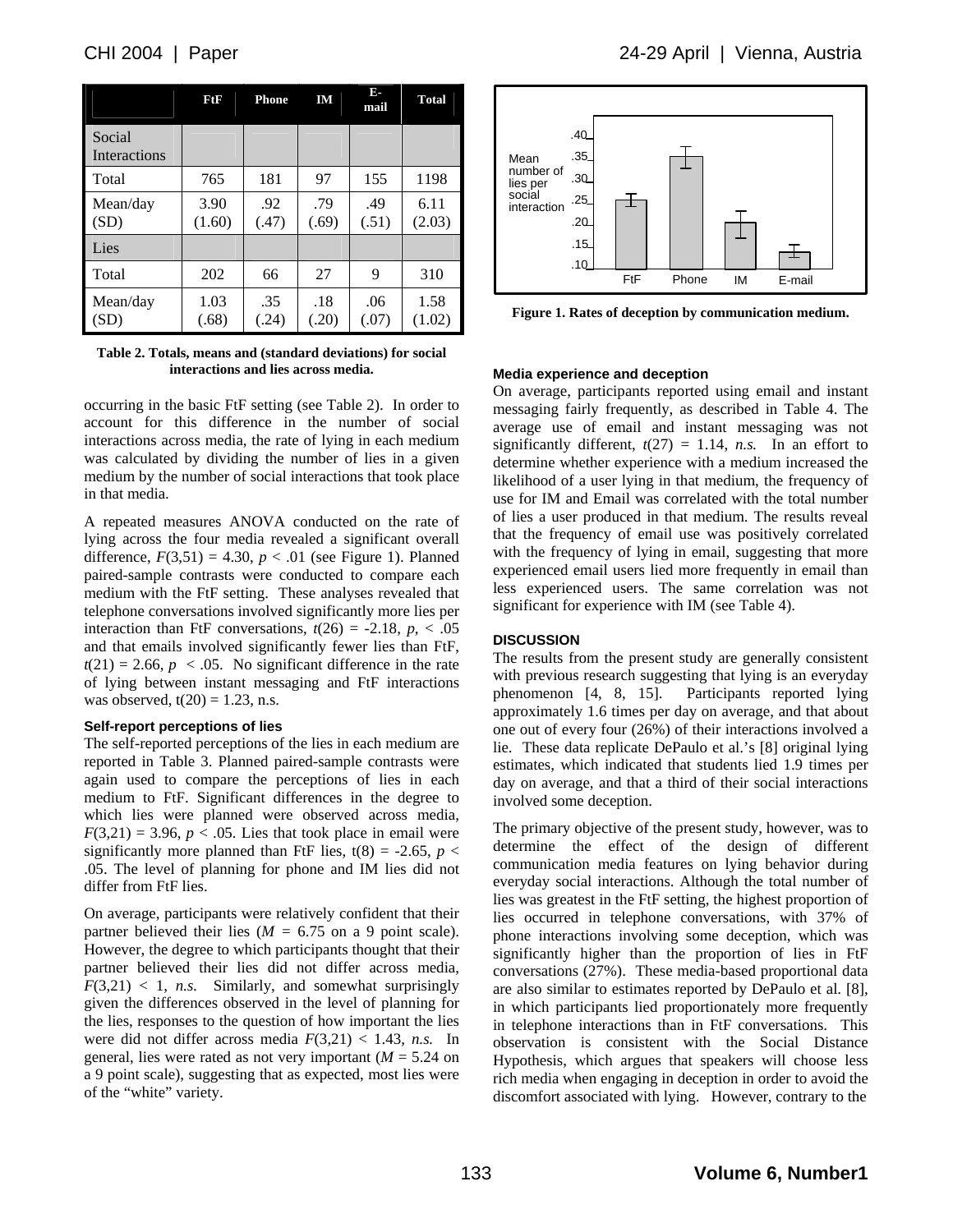|                                      | rar      | <b>Phone</b> | IM       | E-<br>mail |
|--------------------------------------|----------|--------------|----------|------------|
| $1 = not at all$<br>$9 =$ completely | $n = 27$ | $n = 23$     | $n = 13$ | $n = 9$    |
| How planned?                         | 3.30     | 3.34         | 4.67     | 6.31       |
|                                      | (1.33)   | (1.31)       | (2.50)   | (2.05)     |
| How believed?                        | 6.56     | 7.25         | 6.11     | 7.07       |
|                                      | (1.32)   | (1.09)       | (1.89)   | (1.43)     |
| How important?                       | 4.62     | 5.51         | 5.60     | 5.22       |
|                                      | (1.48)   | (1.45)       | (2.04)   | (2.77)     |

**Table 3. Means and (standard deviations) of participants' perceptions of lies across media.** 

Social Distance Hypothesis, significantly fewer lies were reported in the least rich media, email (14%), than FtF, and no difference was observed between instant messaging (21%) and FtF. Considered together, these data suggest that the social distance of communication technology, and the relief from the discomfort of being deceptive that it may provide, does not predict everyday lying behavior across media.

The data are also inconsistent with the predictions of the Media Richness Theory [5,6]. Recall that this theory assumes that speakers match the richness of a medium with the equivocality of the communicative task. Given that deception is highly equivocal, speakers should choose the richest media, specifically the FtF setting, to lie most frequently. However, this was not the case; telephone interactions involved significantly more lies than FtF interactions, suggesting that a media's richness is not the primary factor operating in lying behavior across media.

The data from the present study suggest that the shared assumption of the Media Richness Theory and the Social Distance Hypothesis, namely that media vary along a single underlying dimension (i.e., richness, distance) that influences deception across media, appears to be overly simplistic. Communication media can be differentiated along a number of design features that are not captured by richness or social distance. According to our model, the degree to which a medium 1) allows for synchronous interaction, 2) is recordless, and 3) is distributed (i.e., not copresent), the greater the frequency of lying that should occur in that medium.

The data from the present study are consistent with this analysis. Telephone interactions, which are distributed, synchronous and recordless, had the greatest rate of deception. FtF interactions, which are synchronous and recordless but not distributed, involved the next highest rate of deception, while email, which is distributed but not synchronous or recordless, had the lowest rate of deception. Instant messaging, which did not differ in the rate of lying from FtF interactions, is distributed and nearly synchronous, but is recorded in a log file easily saved.

| How often do you use email/IM? |                                   |                                 |  |
|--------------------------------|-----------------------------------|---------------------------------|--|
|                                | $1 =$ never<br>$5 =$ all the time | # of lies told in<br>the medium |  |
| IΜ                             | 3.60(1.20)                        | $r = .13, n.s.$                 |  |
| E-mail                         | 3.89(0.88)                        | $r = .43, p < .05$              |  |

| Table 4. Means, (standard deviations) and correlations |
|--------------------------------------------------------|
| between medium use and lies told.                      |

Obviously, additional research is required to determine whether non-technology factors, such as the content of the lies (e.g., about feelings, facts, actions, explanations, etc.) and the relationship to the target (e.g., stranger vs. friend, colleague vs. superior, etc.), play an important role in deception across media, and a larger scale project is currently underway to examine these issues. Nonetheless, the data from the self-report perceptions suggest that the lies did not differ substantially in nature across the four media. Although lies produced in email were more planned than lies produced in more synchronous media, on average lies did not differ in terms of their importance. That is, lies told in email were perceived as no more important than lies told in other media. Similarly, the degree to which participants felt that their partners believed their lies did not differ across the four media. Considered together, these data indicate that, in general, lies told in one medium were not very different from lies told in other media.

An examination of the users' experience with various communication technologies, however, suggests that frequency of use may affect rates of deception. In particular, the positive correlation observed between frequency of email use and email deception frequency  $(r =$ .43) suggests that increased experience with a communication technology may lead to increased deception with that technology. The correlation between experience and deception, however, was limited to email and was not significant for instant messaging. One possible explanation for this observation is that instant messaging is simply the more novel technology, and users have not had experience with instant messaging comparable to email. It will be interesting to monitor the relationship between experience and deception as instant messaging becomes more widely and frequently used.

## **Implications and limitations**

The results of the present study suggest that the design of communication technology, such as email, instant messaging and the telephone, has an impact on everyday lying behavior. It is important to note that these technologies are not obscure, or limited to only highly sophisticated users, but instead are used by millions of people across the globe on a daily basis. As such, these data have important implications for those of us who use these technologies to accomplish our everyday communicative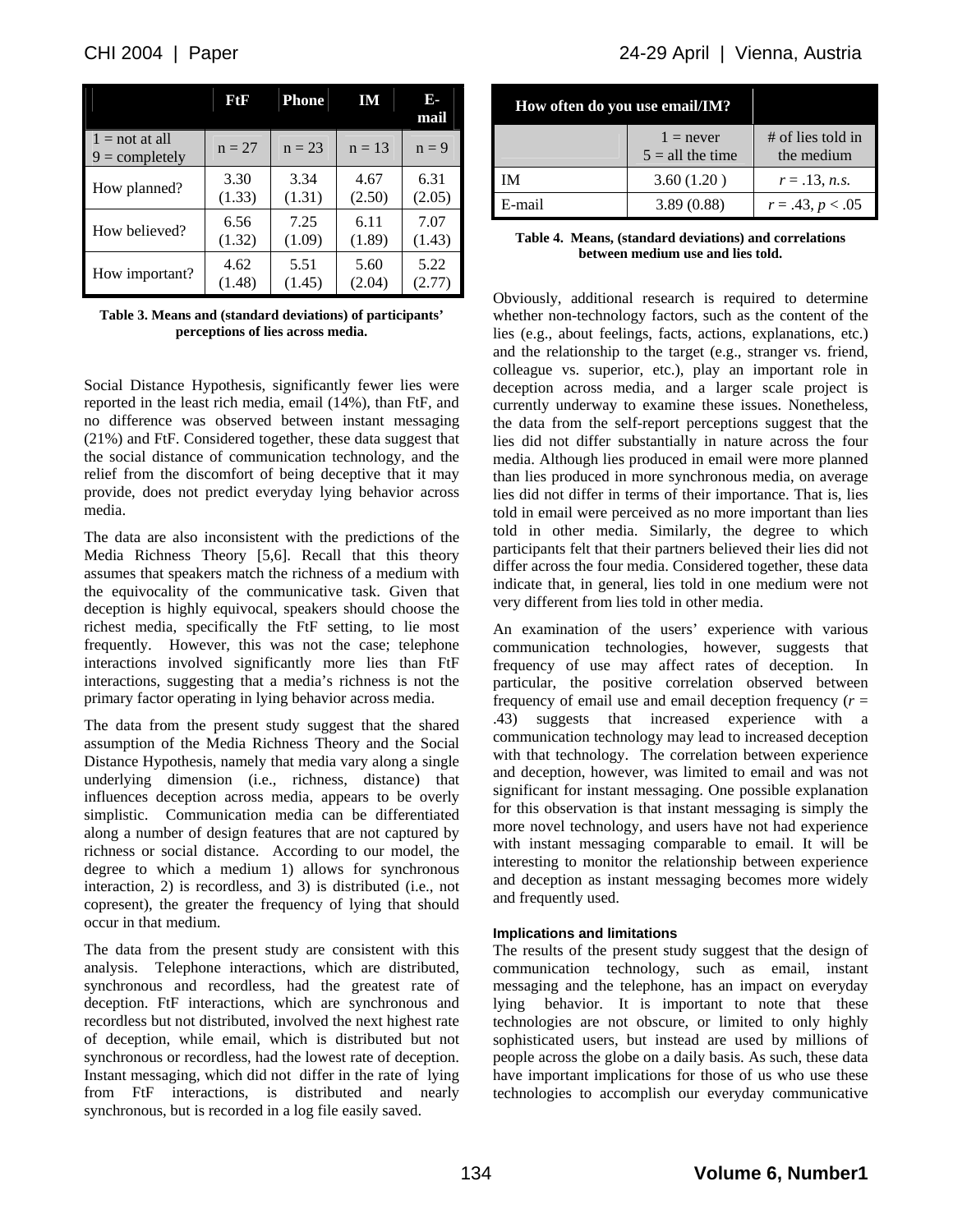activities at work and at home [13]. In particular, the results indicate that we are more likely to lie (and to be lied to) on the telephone than in any other medium, and to lie the least in email.

What guidance does this research offer for developers and managers? Our findings suggest that specific design features can be used to influence rates of everyday forms of deception. For example, if the objective in a given situation is to reduce overall deception during social interactions, then a communication medium should be used that is asynchronous and recordable. Also, technologies that support information about distributed communicators' physical context, such as videoconferencing, should reduce deception by reinstating the constraints of copresence (i.e., specifying the user's current physical activity). If, for whatever reason, the goal is to facilitate deception, then our model suggests these factors should be reversed.

These deception production findings may also be useful in the context of automated techniques for deception *detection*. Researchers have begun to examine whether linguistic predictors of deception can be automatically analyzed in large copra of communication, in an effort to detect and intercept criminal or terrorist activity on the Internet [3]. It may be possible that the type of data reported in the present study can provide baseline production frequency measures to an automated detection system. In particular, if a system has information regarding the average frequency in which people lie in a given medium, then its accuracy in detecting those lies may be improved by knowing that, for example, on average people lie in 14% of their emails and 21% of their instant messages. With this information, the system could be calibrated to identify approximately 14% of emails as containing a lie, and 21% of instant messages.

Key limitations of the present study are the use of student participants and a relatively small sample size. Research is needed to determine whether the observed pattern of results generalizes to non-student populations. And, although 310 lies were reported in the present study, a larger sample is required to more carefully examine the specific attributes of lies across different media, such as their content. Also, because participants were reporting their own lies, their may be some concern that their lying behavior was affected (e.g., they recorded fewer lies because they were more conscious of them). While this may have been the case to some degree, two factors suggest this was not a critical problem in the present study. First, the present data are consistent with previous studies employing diary methods [8,14], suggesting that our participants were reporting lies in a manner consistent with other participants. Second, and perhaps more importantly, because the design of the study was a repeated measures design, any effect that might arise from recording one's own lies would not be expected to differ systematically across the four media. As such, it is unlikely that this type of effect would underlie the pattern of results that we observed across media.

Finally, how do the current findings mesh with recent research examining the impact of communication technology on trust [1,9,19], a concept closely related to deception? Several recent studies suggest that the development of trust is inhibited in text-based CMC relative to other media, presumably because CMC increases the sense of social distance between communicators [1,19]. Note, however, that although trust develops most slowly in text-based interactions, the data from the present experiment suggest that, somewhat ironically, participants lied least frequently in text-based interactions, especially email. How this irony will resolve itself over time is an interesting question. Will people begin to lie more frequently as they become more comfortable with textbased media, as suggested by the observed correlation between email use and deception? Or, as communication via text becomes increasingly ubiquitous, will people come to trust others more readily in their text-based interactions?

Research that examines how the design of everyday communication technologies affects these types of interpersonal processes will become increasingly important as these technologies continue to support more and more of our social interactions.

## **Acknowledgements**

We thank Amita Chugh, Lauren Curry, George Manatos and Jenny Nolon for all their assistance with conducting this study. We are also grateful to Kirsten Boehner, Geri Gay and Joe Walther for their comments on previous drafts, and to all the participants that gave us their time.

#### **REFERENCES**

[1] Bos, N., Olson, J., Gergle, D., Olson, G. and Wright, Z. Effect of Four Computer-Mediated Communications Channels on Trust Development. In *Proceedings of CHI 2002*, pp. 135-140.

[2] Burgoon, J.K., Stoner, G.M., Bonito, J.A., and Dunbar, N.E. Trust and deception in mediated communication. *Proceedings of HICSS, 2003,* pp. 44-56.

[3] Burgoon, J.K., Blair, J.P., Qin, T., and Nunamaker, F. Jr. Detecting deception through linguistic analysis. In *Lecture Notes in Computer Science,* (Vol. 103, pp. 91-101)

[4] Camden, C., Motley, M.T., & Wilson, A. White lies in interpersonal communication: A taxonomy and preliminary investigation of social motivations. *Western Journal of Speech Communication, 48* (1984*)*, pp. 309-325.

[5] Daft, R. L., & Lengel, R. H. Information richness: A new approach to managerial behavior and organization design. In B. M. Staw & L. L. Cummings (Eds.), *Research in organizational behavior* (Vol. 6, pp. 191-233). Greenwich, CT: JAI Press, 1984.

[6] Daft, R. L., & Lengel, R. H. Organizational information requirements, media richness and structural design. *Management Science*, 32 (1986), pp. 554-571.